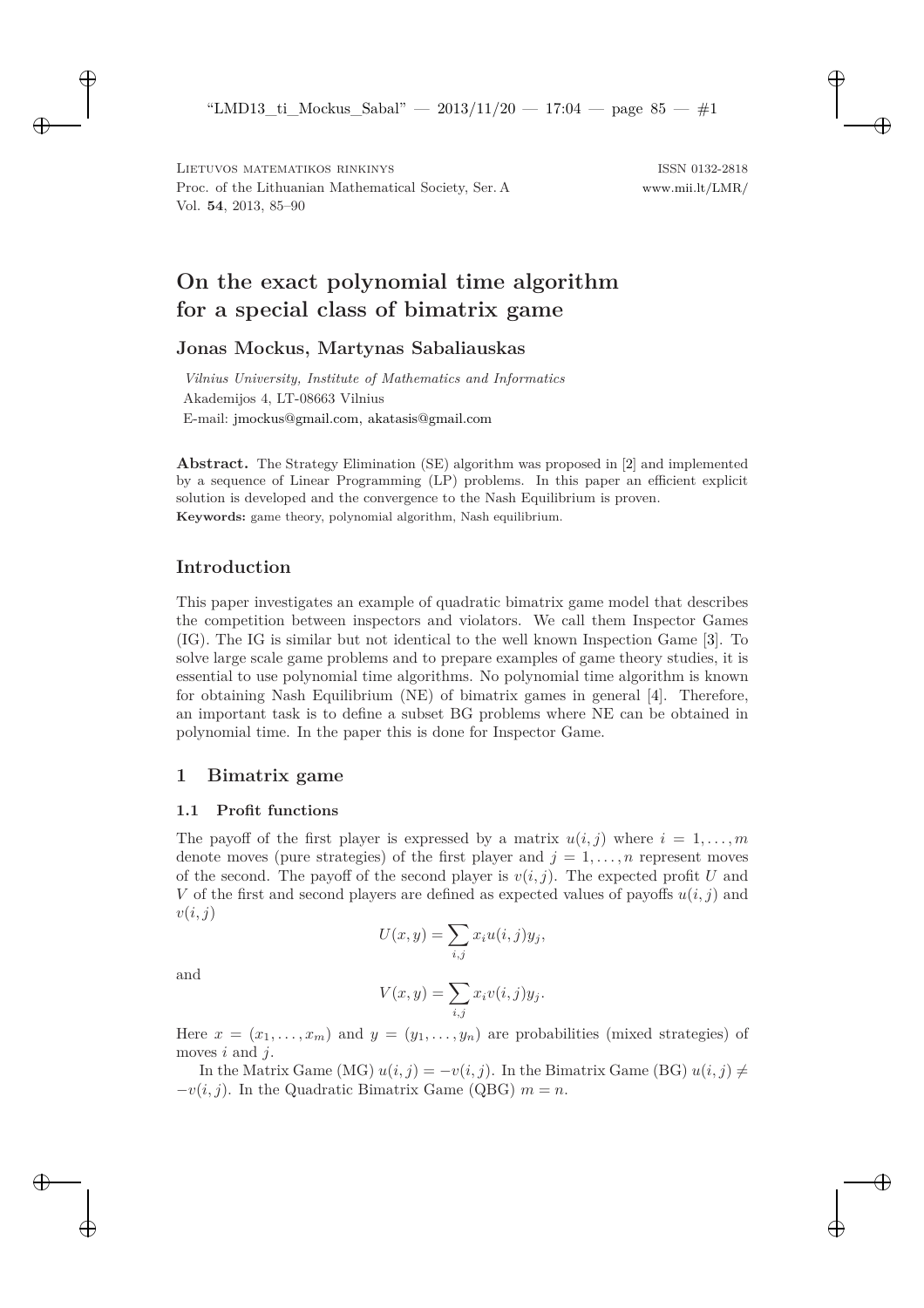### **2 Search for the Nash equilibrium**

#### **2.1 Equilibrium testing in the quadratic bimatrix game**

The equilibrium can be tested directly by the conditions of Nash equilibrium. First define the "contract" profits  $U^*$ ,  $V^*$  assuming that both players keep the contract solution  $(x^*, y^*)$ 

$$
U^* = \sum_{i,j} x_i^* u(i,j) y_j^*,
$$
  

$$
V^* = \sum_{i,j} x_i^* v(i,j) y_j^*.
$$

Then define the maximal profits  $U_{\text{max}}$ ,  $V_{\text{max}}$  of players assuming that opposite players keep the contract solution  $(x^*, y^*)$ 

$$
U_{\max} = \max_{x} \sum_{i,j} x_i u(i,j) y_j^*,
$$
  

$$
V_{\max} = \max_{y} \sum_{i,j} x_i^* v(i,j) y_j.
$$

The contract profits  $U^*$ ,  $V^*$  are compared with the values  $U_{\text{max}}$ ,  $V_{\text{max}}$ , and if

$$
U^* \geq U_{\text{max}}, \qquad V^* \geq V_{\text{max}},
$$

the contract solution  $x_i^* > 0$ ,  $y_j^* > 0$  is recorded as an equilibrium strategy.

#### **2.2 Irrelevant Fraud model**

The Irrelevant Fraud (IF) model defines conditions where no incentive to break the contract solution  $(x^*, y^*)$  exists.

<span id="page-1-0"></span>
$$
U = \sum_{j} u(i, j) y_j, \quad i = 1, \dots, m,
$$
 (1)

<span id="page-1-2"></span><span id="page-1-1"></span>
$$
V = \sum_{i} x_i v(i, j), \quad j = 1, \dots, m,
$$
 (2)

$$
\sum_{i} x_i = 1, \qquad \sum_{j} y_j = 1, \quad x_i \geqslant 0, \ y_j \geqslant 0, \ i, j = 1, \dots, m. \tag{3}
$$

In this paper, an explicit solution is presented. If the solution happens to be positive, meaning that  $x_i > 0$ ,  $y_j > 0$ ,  $i, j = 1, \ldots, m$ , than according to the conditions of [\[2\]](#page-4-0) that is NE. Variables  $x_i$  and  $y_j$  can be zero or negative, too. Then the quadratic elimination (QE) algorithm [\[2\]](#page-4-0) can be used which provides NE in a specific bimatrix game called as the Inspector Game.

#### **3 Inspector game**

#### **3.1 Profit functions**

Denote by  $x = (x_1, \ldots, x_m), x_i \geq 0, \sum_i x_i = 1$  the inspection vector and by  $y =$  $(y_1, \ldots, y_m)$ ,  $y_j \geq 0$ ,  $\sum_j y_j = 1$  the violation vector. Here  $x_i$  denotes the inspection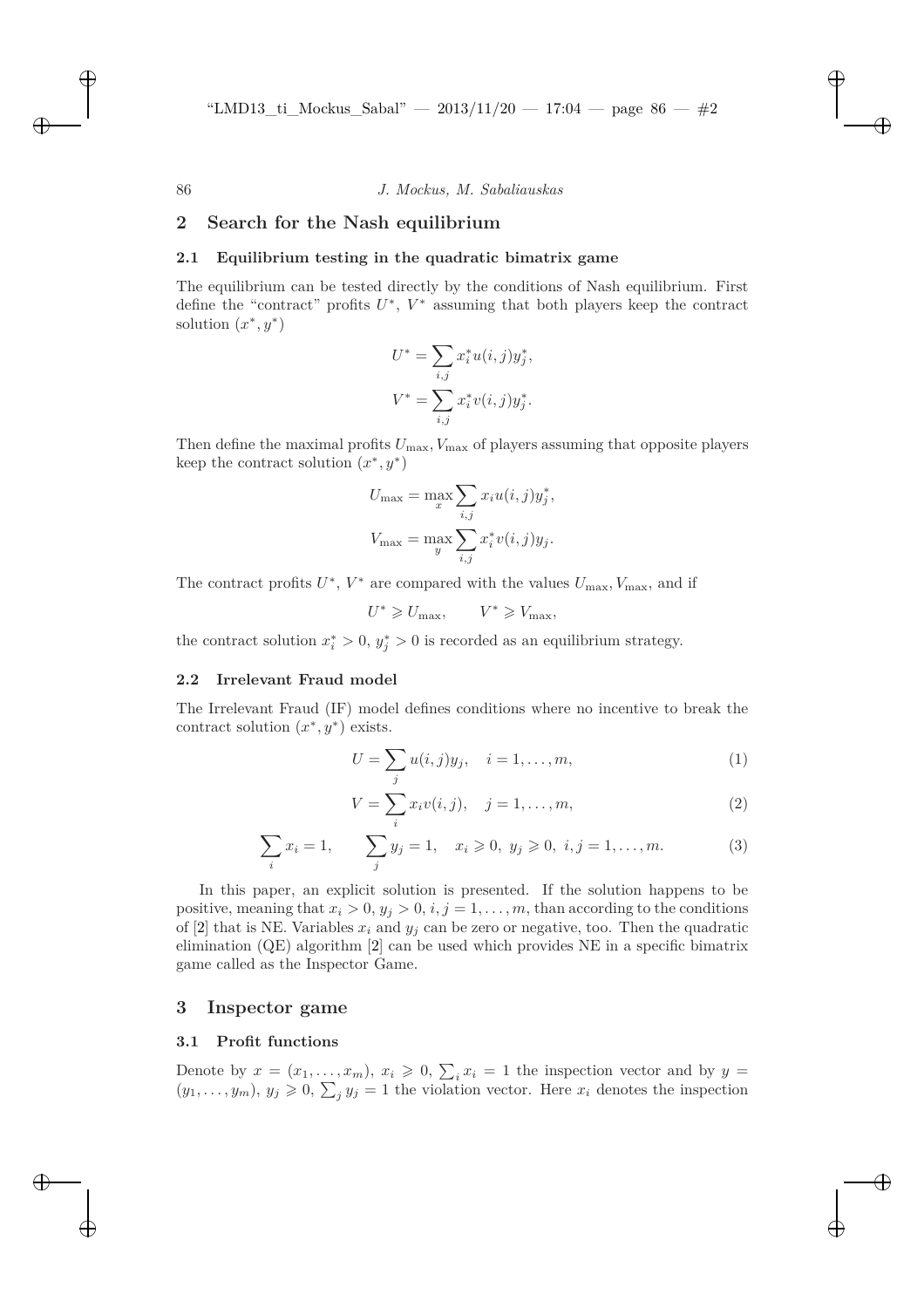probability of the object i and  $y_j$  means the violation probability of the object j. Denote by  $u(i, j)$  the inspector's payoff when the object i is inspected and the object j is violated. Denote by  $v(i, j)$  the violator's payoff when the object i is inspected and the object j is violated. Functions  $U(x, y)$  and  $V(x, y)$  denote the inspector's and violator's profit functions using inspection and violation vectors  $x, y$ . These vectors define probabilities of inspection and violation. Payoffs of the Inspector Game (IG)

<span id="page-2-0"></span>
$$
u(i,j) = \begin{cases} p_i g_i q_i, & \text{if } i = j, \\ 0, & \text{otherwise,} \end{cases}
$$
 (4)

<span id="page-2-1"></span>and

$$
v(i,j) = \begin{cases} -p_i q_j g_j + (1-p_i) q_j g_j, & \text{if } i = j, \\ q_j g_j, & \text{otherwise.} \end{cases}
$$
(5)

Here  $p_i \in (0,1]$  is the probability of detecting the violation if it happens in the object  $i, q_i \in (0, 1]$  is the probability of the violation in the object i, and  $q_i \in (0, \infty)$  is the payoff (potential) of the violation in the object  $i$ .

The profit functions at given inspection and violation vectors  $x$  and  $y$ 

$$
U(x, y) = \sum_{i,j} x_i u(i, j) y_j,
$$
  

$$
V(x, y) = \sum_{i,j} x_i v(i, j) y_j.
$$

Here  $u(i, j) \neq v(i, j)$ , thus the inspection model is a bimatrix game [\[1\]](#page-4-3).

#### **3.2 Explicit solution of the irrelevant Fraud model**

It follows from  $(1)$ ,  $(2)$ ,  $(4)$ ,  $(5)$ , and  $(3)$  excluding inequalities that

$$
y_i = \frac{1}{p_i q_i g_i \sum_{j=1}^m \frac{1}{p_j q_j g_j}}, \quad i = 1, \dots, m,
$$

and

$$
x_i = \frac{2 + q_i g_i \sum_{j=1}^m \frac{1}{p_j q_j g_j} - \sum_{j=1}^m \frac{1}{p_j}}{2 p_i q_i g_i \sum_{j=1}^m \frac{1}{p_j q_j g_j}}, \quad i = 1, \dots, m.
$$

Then the expected payoffs can be expressed as

$$
U(x,y) = \frac{1}{\sum_{j=1}^{m} \frac{1}{p_j q_j g_j}},
$$

$$
V(x,y) = \frac{\sum_{j=1}^{m} \frac{1}{p_j} - 2}{\sum_{j=1}^{m} \frac{1}{p_j q_j g_j}}.
$$

The following condition provides positive solutions  $x_i > 0$ ,  $i = 1, \ldots, m$ .

<span id="page-2-2"></span>
$$
\min\left(\{q_1g_1,\ldots,q_mg_m\}\right) > V(x,y) = \frac{\sum_{j=1}^m \frac{1}{p_j} - 2}{\sum_{j=1}^m \frac{1}{p_jq_jg_j}}.\tag{6}
$$

Liet. matem. rink. Proc. LMS, Ser. A, **54**, 2013, 85–90.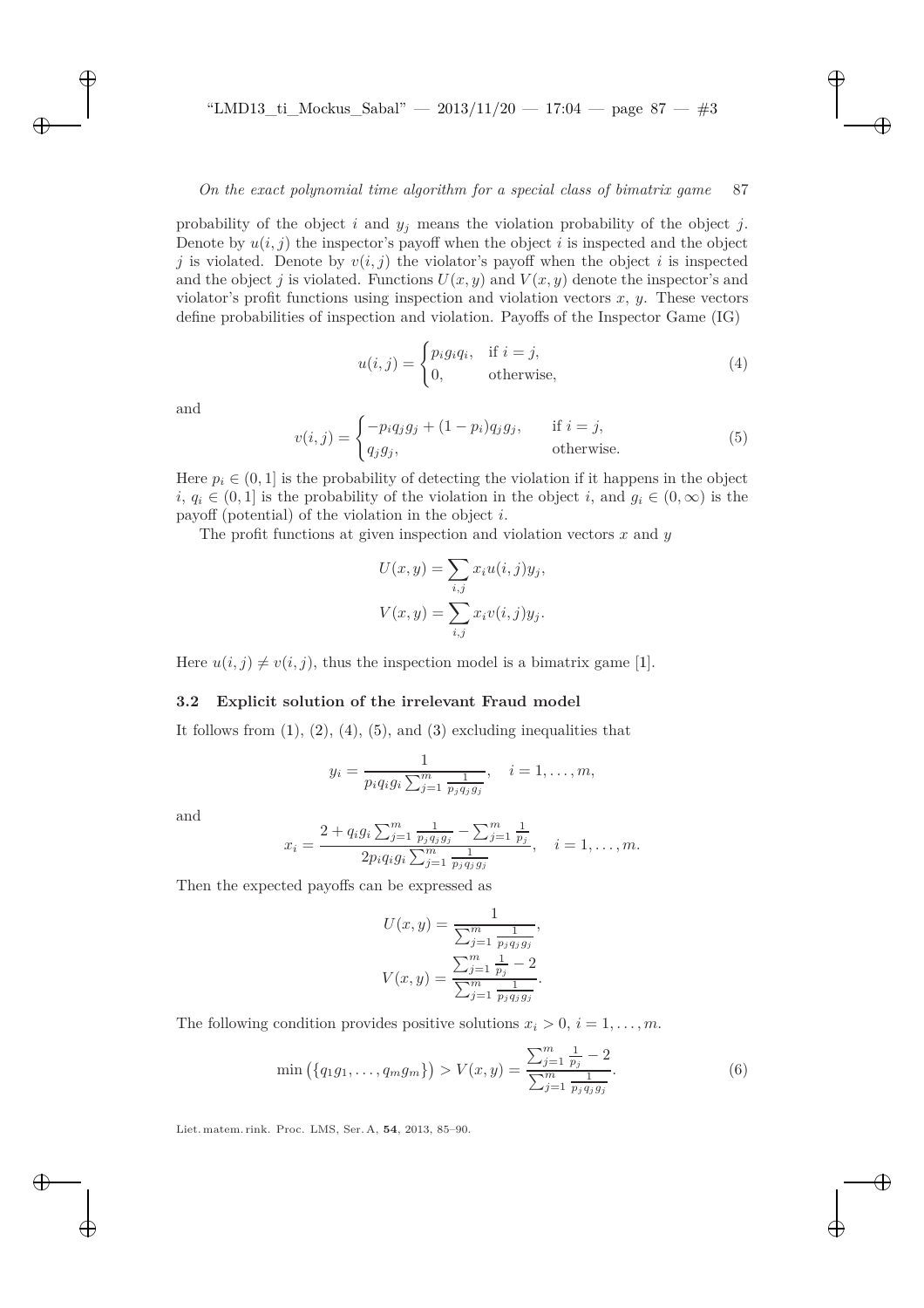#### **3.3 Strategy elimination algorithm**

The general idea of the Strategy Elimination Algorithm (SE) is to eliminate strategies that lead to non-positive IF solutions. First an IF solution for both players  $x, y$  is generated. If for some k,  $x_k \leq 0$  or  $y_k \leq 0$  and the solution of the Direct Search Algorithm (DS) [\[2\]](#page-4-0) is not found, then both the strategies  $x_k$  and  $y_k$  are eliminated from the set of feasible strategies by setting them to zero  $x_k = y_k = 0$ .

Iterative application of this method generates a sequence of BG. The iteration stops if a positive IF solution of the reduced QBG is obtained, a DS solution is found, or just a single element remains. Thus no more than  $n$  such steps are needed.

#### **Theorem 1.** *A pair of SE solutions* (x, y) *is a Nash equilibrium of Inspector Game.*

*Proof.* After some iterations SE returns positive vectors  $x^*$ ,  $y^*$  according to the conditions [\(1\)](#page-1-0), [\(2\)](#page-1-1) and [\(3\)](#page-1-2) excluding inequalities. These vectors are calculated for reduced matrices  $u^*(i, j)$  and  $v^*(i, j)$ . Denote by  $R = \{r_1, r_2, \ldots, r_k\}, k \leq m$  a subset of a complete set M of inspection objects  $1, 2, ..., m$ . If the SE solution  $x_i^*, y_i^*, i \in R$ is positive then according to the conditions of  $[2]$  that is NE in subset R. From [\(6\)](#page-2-2) follows that the general solution  $x = (x_1, \ldots, x_m)$ ,  $x_j = 0$ ,  $j \in M \setminus R$  satisfies inequality

<span id="page-3-0"></span>
$$
\max\left(\{q_i g_i \mid i \in M \setminus R\}\right) < V\left(x^*, y^*\right). \tag{7}
$$

Then, from [\(7\)](#page-3-0) we can write that

$$
U_{\max} = \max (\{p_i q_i g_i y_i^* | i \in R\}) = U(x^*, y^*),
$$
  

$$
V_{\max} = \max (\{q_i g_i - 2p_i q_i g_i x_i^* | i \in R\} \cup \{q_j g_j | j \in M \setminus R\}) = V(x^*, y^*).
$$

That means that SE solution  $(x, y)$  is NE for all inspection objects.

**Theorem 2.** *Complexity of the SE algorithm is of polynomial.*

*Proof.* The SE algorithm reads the lists at most  $\sum_{k=0}^{m-1} (m - k)$  times that means the polynomial time complexity.

The algorithm is implemented as an Java applet and is on the web: http:// optimum2.mii.lt/. The pseudo-code follows:

**Algorithm 1** InspectorSolver $(m, p, q, q)$ 

1. 
$$
S_1 \leftarrow 0
$$
,  $S_2 \leftarrow 0$   
\n2. **for**  $i \leftarrow 1$  **to**  $m$  **do**  
\n3.  $x_i \leftarrow 0$ ,  $y_i \leftarrow 0$ ,  $h_i \leftarrow i$ ,  $f_i \leftarrow \frac{1}{p_i}$ ,  $d_i \leftarrow \frac{f_i}{q_i g_i}$   
\n4.  $S_1 \leftarrow S_1 + d_i$ ,  $S_2 \leftarrow S_2 + f_i$   
\n5. *NoSolutions*  $\leftarrow$  **true**,  $n \leftarrow m$   
\n6. **while** *NoSolutions* **do**  
\n7. *NoSolutions*  $\leftarrow$  **false**,  $S_3 \leftarrow \frac{S_2-2}{S_1}$ ,  $j \leftarrow 1$   
\n8. **for**  $i \leftarrow 1$  **to**  $n$  **do**  
\n9. **if**  $\frac{f_{h_i}}{d_{h_i}} \geqslant S_3$  **then**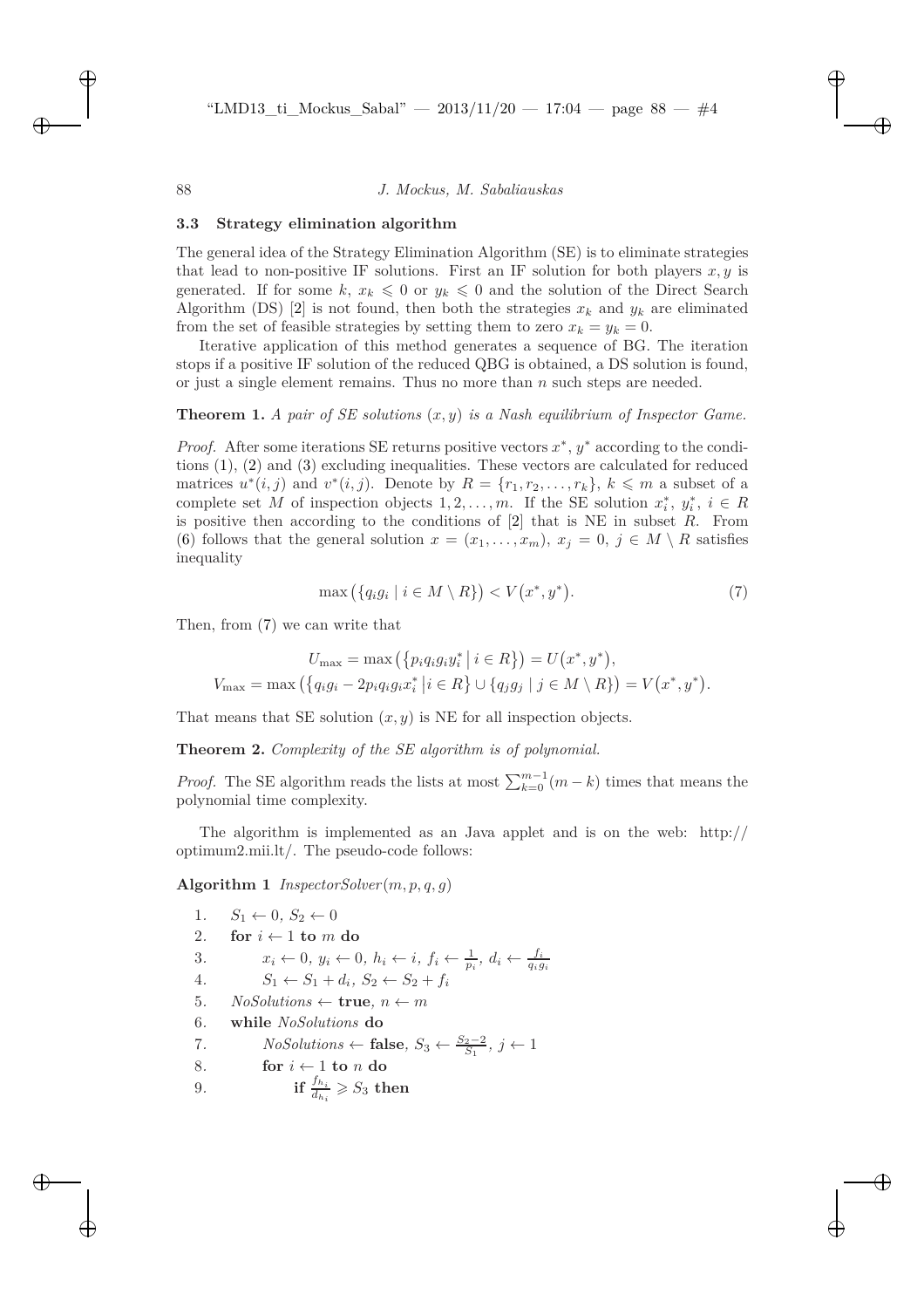| 10. | $h_i \leftarrow h_i, j \leftarrow j+1$                                                           |
|-----|--------------------------------------------------------------------------------------------------|
| 11. | else                                                                                             |
| 12. | $S_1 \leftarrow S_1 - d_{h_i}, S_2 \leftarrow S_2 - f_{h_i}, NoSolutions \leftarrow true$        |
|     | 13. $n \leftarrow j-1$                                                                           |
|     | 14. $S_4 \leftarrow \frac{2-S_2}{2}$                                                             |
|     | 15. for $i \leftarrow 1$ to n do                                                                 |
|     | 16. $y_{h_i} \leftarrow \frac{d_{h_i}}{S_1}, x_{h_i} \leftarrow y_{h_i} S_4 + \frac{f_{h_i}}{2}$ |
|     | 17. return $x, y$                                                                                |
|     |                                                                                                  |

<span id="page-4-4"></span>**Table 1.** Computing time of the Explicit (EP) and LP solutions.

| $m = 200$            | 400              | 600           | 800            | $10^3$                           | 10 <sup>4</sup>  | 10 <sup>5</sup>                  | $10^{6}$ | 10 <sup>7</sup>          |
|----------------------|------------------|---------------|----------------|----------------------------------|------------------|----------------------------------|----------|--------------------------|
| $LP$ 20<br>EP < 0.01 | 60<br>${}< 0.01$ | 360<br>< 0.01 | 1500<br>< 0.01 | $\sim$ 100 $-$ 100 $-$<br>< 0.01 | $\sim$<br>< 0.01 | $\overline{\phantom{a}}$<br>0.02 | 0.2      | $\overline{\phantom{a}}$ |

Table [1](#page-4-4) illustrates the efficiecy of explicit solution comparing to Linear Program-ming (LP) implementation used in [\[2\]](#page-4-0). The CPU time in seconds (by Intel(R), Core(TM)2, 2.4GHz, RAM 2GB, Linux, Fedora 8) concides with the data of the chart for the dimension m.

### **4 Web-based software**

The software is implemented as an Java applet on the web http://optimum2.mii.lt/ and can be started by pointing "Start Bimatrix Game" in the section "Discrete optimization". By clicking the label "Generate" one generates a number of inspection objects. The Label "Calculate" starts NE search.

#### **5 Concluding remarks**

We need polynomial time algorithms to solve large scale game problems and to explore numerically examples in studies of game theory. No polynomial time algorithm obtaining Nash Equilibrium (NE) is known for Bimatrix Games (BG) in general. Therefore, an important task is to define a subset of BG problems where NE can be reached in polynomial time. In this paper an exact polynomial time algorithm is described for a special class of Bimatrix Game called as the Inspector Game.

#### <span id="page-4-3"></span>**References**

- [1] F. Forgo, J. Szep and F. Szidarovszky. *Introduction to the Theory of Games*. Kluwer Academic Publishers, 1999.
- <span id="page-4-0"></span>[2] J. Mockus. A web-based bimatrix game optimization model of polynomial complexity. *Informatica*, **20**:79–98, 2009.
- <span id="page-4-2"></span><span id="page-4-1"></span>[3] G. Owen. *Game Theory*. Academic Press, San Diego, 1995.
- [4] R.W. Porter, E. Nudelman and Y. Shoham. Simple search methods for finding a Nash equilibrium. *Games and Economic Behavior*, **20**:642–662, 2008.